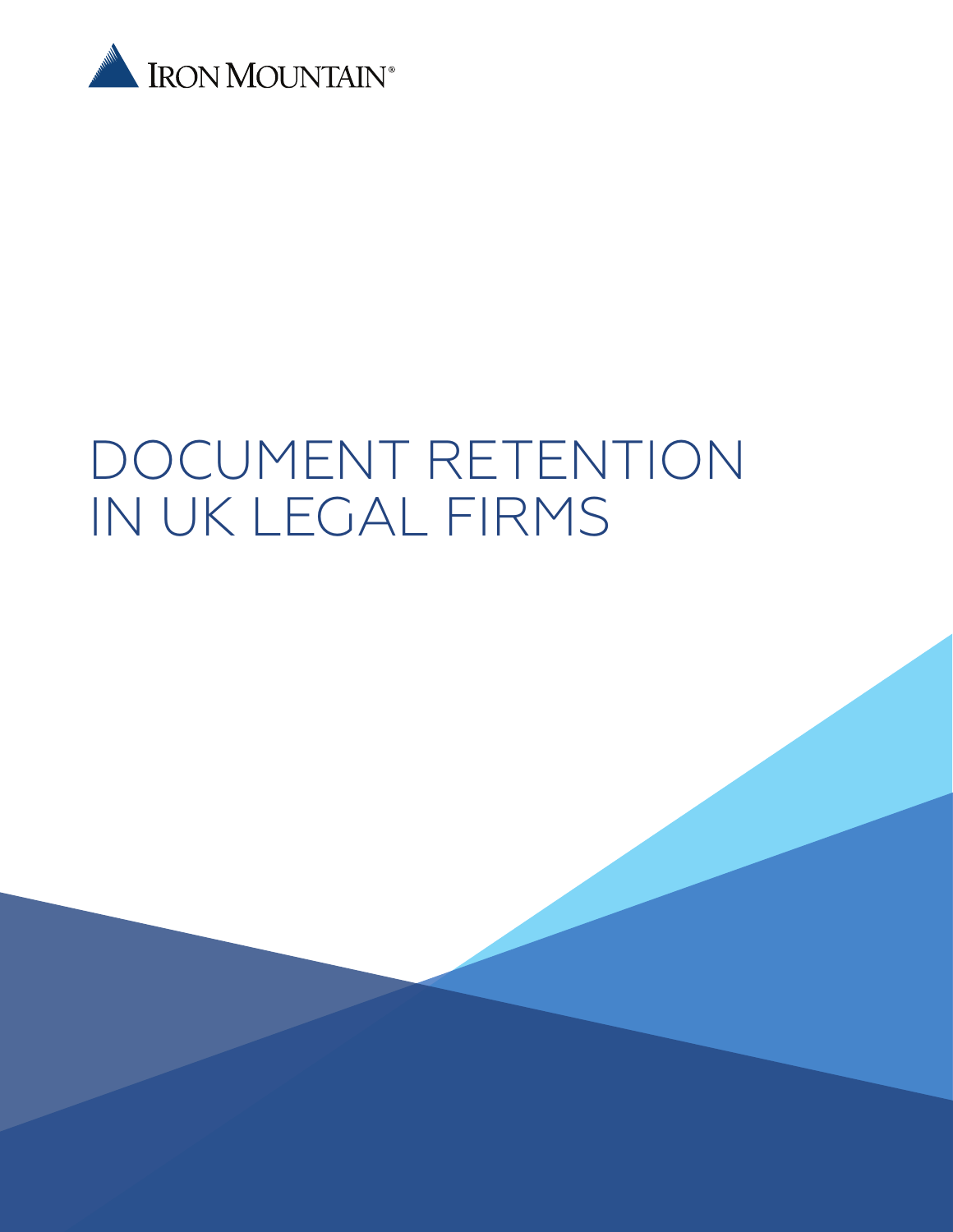### **CONTENTS**

- 03/ INTRODUCTION
- 04/ WHO MAKES THE DECISIONS?
- 06/ HOW TRANSPARENT ARE THE RULES?
- 08/ CONSTRUCTING A DIGITISATION ROADMAP
- 09/ WHAT ARE THE IMPACTS?
- 11/ EU REGULATIONS
- 12/ CONCLUSIONS AND SUMMARY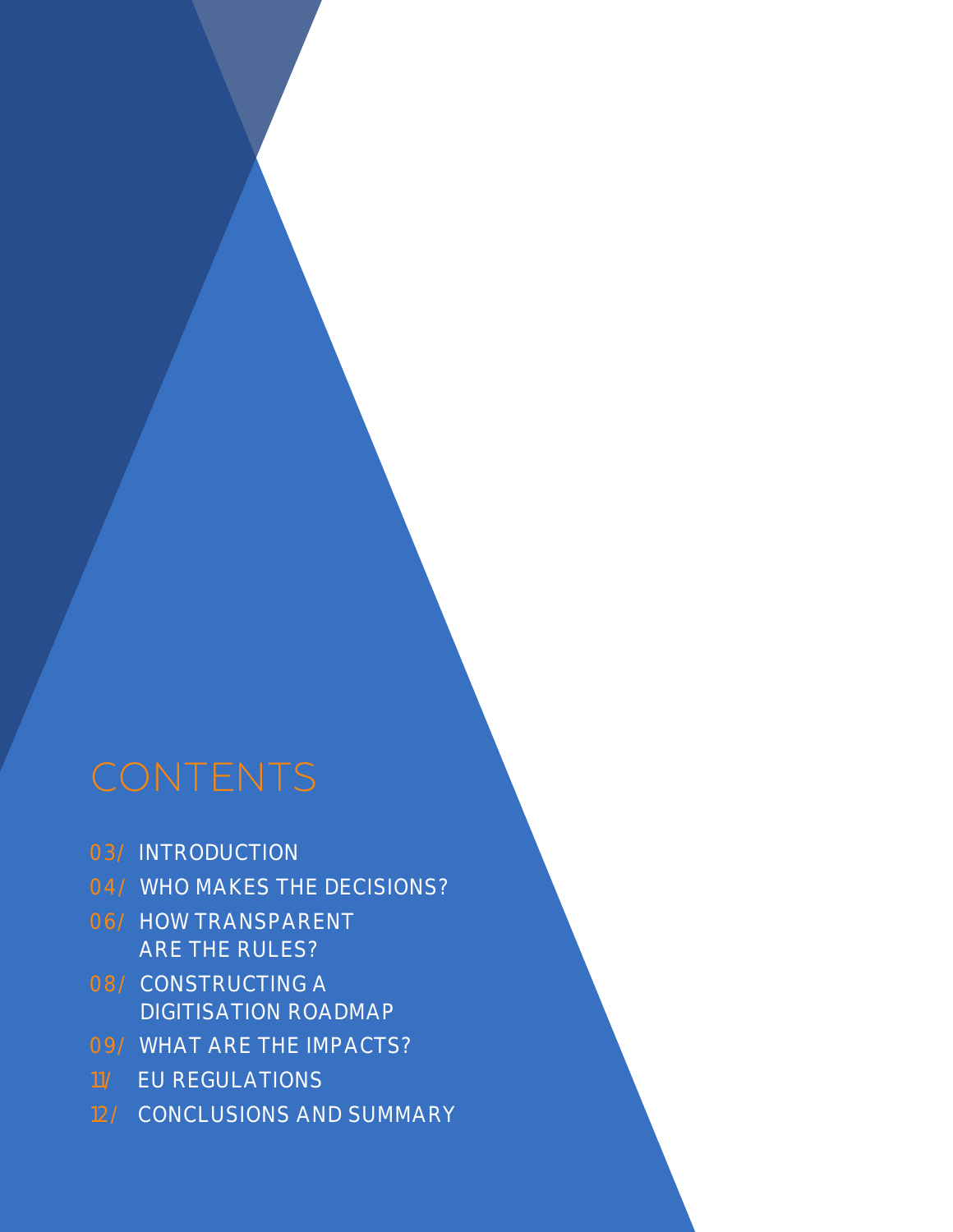## INTRODUCTION

#### A GUIDE TO DOCUMENT RETENTION AND DIGISATION FOR UK FOR LEGAL FIRMS

UK legal firms are finding themselves under increasingly stricter scrutiny when it comes to document retention laws, particularly due to the increasing level of digitisation across the country and the cyber risks that come with it. Legal firms store some of the most sensitive and confidential information on the market. But in an ever-evolving digital landscape, how many firms know the rules when it comes to staying compliant and protecting their business' and clients' data?

Iron Mountain<sup>1</sup> undertook a survey of professionals within the UK legal sector to benchmark their confidence in - and knowledge of - document retention regulations and information management, both at home and abroad.

The following e-book explores this survey and its findings in more detail. We'll look at the involvement of employees in document retention across firms in the UK; at the transparency of rules around digitisation within a legal company; at how and why to digitise; and at how aware legal professionals are of the global impact of legislation.

HOW MANY FIRMS KNOW THE RULES WHEN IT COMES TO STAYING COMPLIANT AND PROTECTING THEIR BUSINESS' AND CLIENTS' DATA?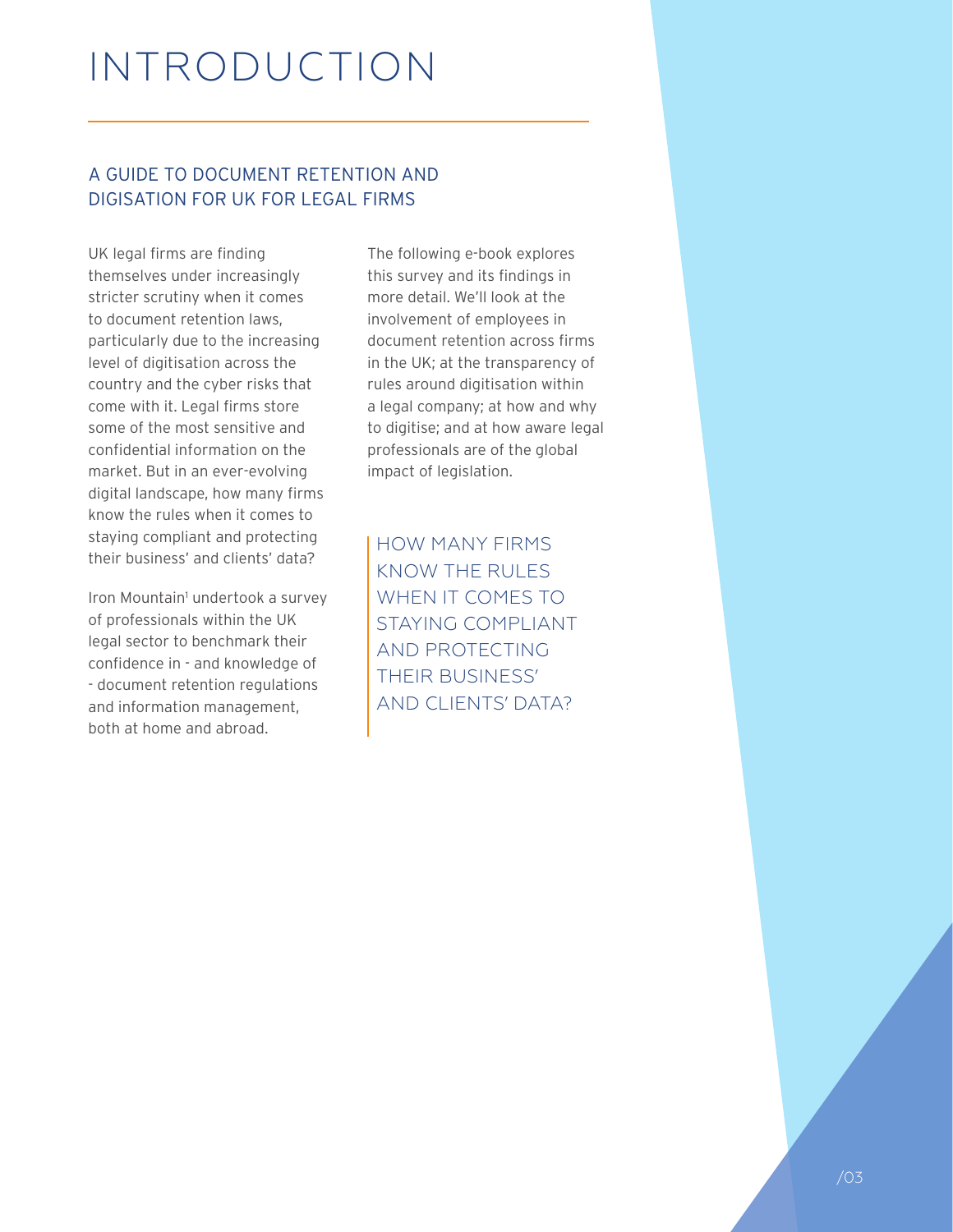## WHO MAKES THE DECISIONS? **Responsible for document reten on Responsible for document digitalisa on**

### WHO MAKES THE DECISIONS IN REGARD TO THE RETENTION, DIGITISATION AND DESTRUCTION OF DOCUMENTS?

As with any business practice, not all members of an organisation will be involved in every step of the retention, digitisation and destruction of documents. However, most will be involved in at least one step, even if not for every document they encounter. Because of this, every employee should be aware of the processes and what they entail. Other

But which decision-makers within a company are responsible for document retention, digitisation and destruction? Of those that Iron Mountain surveyed, 32% of those in the risk and compliance department were responsible for retention, as were 18% of business leaders, 12% of information managers (IT) and 32% of 'other' members (figure 1). FIGURE 2

Among the same survey group, it was found that 52% of business leaders were involved in document digitisation, while 16% of the risk and compliance department were involved and 2% of the IT department were involved. (figure 2)

When it came to the destruction of documents, however, 50% of business leaders and 10% of the risk and compliance department were involved, but 0% of the IT department were (figure 3).

#### Departments responsible for document rentention



#### Departments responsible for document digitisation



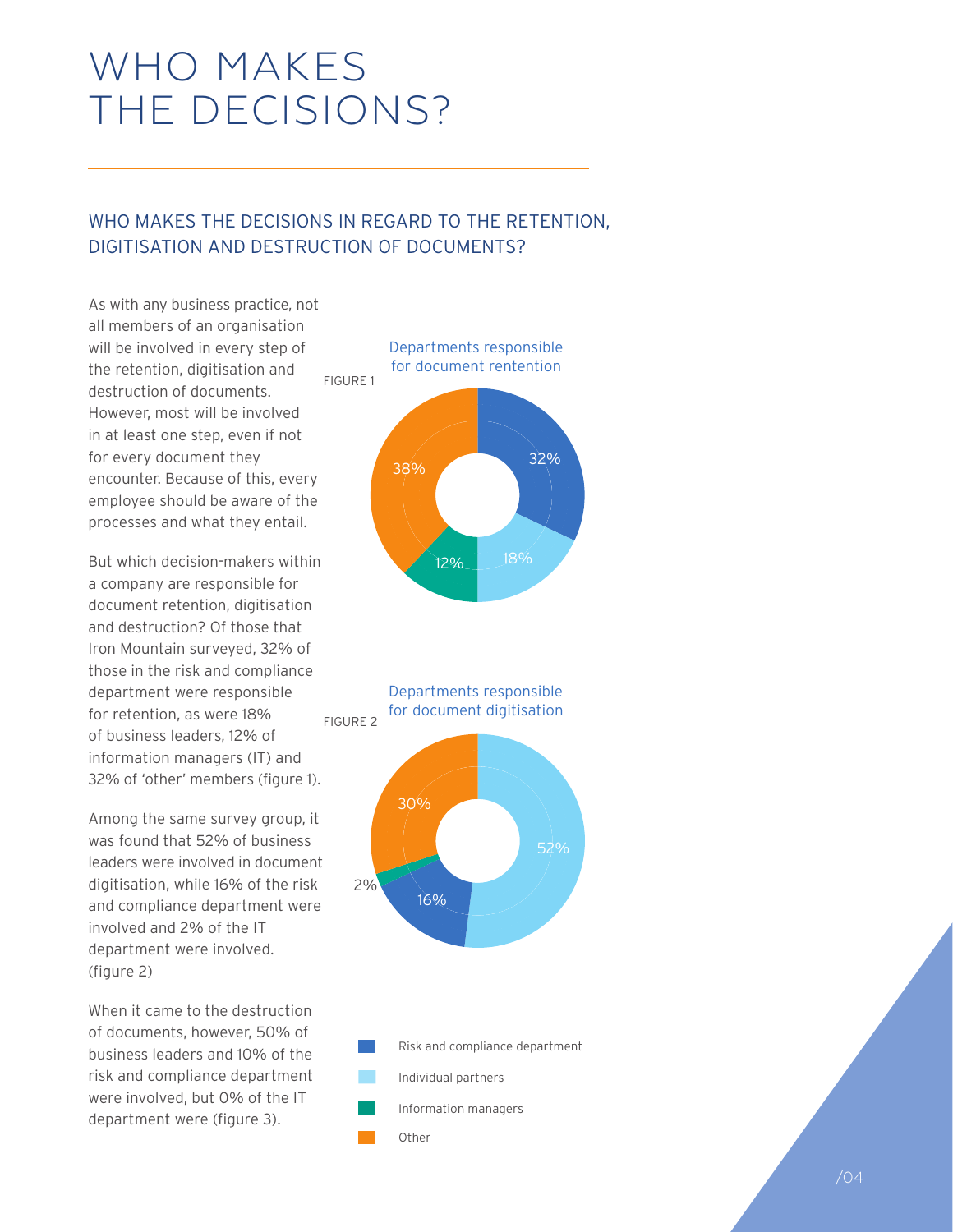THOSE WITHIN RISK AND COMPLIANCE DEPARTMENTS HAVE THE GREATEST INVOLVEMENT IN THE RETENTION, DIGITISATION AND DESTRUCTION OF DOCUMENTS IN LEGAL FIRMS

These figures show that business leaders and those within risk and compliance departments have the greatest involvement in the retention, digitisation and destruction of documents in legal firms. As such, these are the most influential employees within legal companies in regard to these processes.

Surprisingly, IT has the least influence on the digital processes surrounding documents, despite being the most qualified employees to work with digital products and services.

As such, Iron Mountain believes that more IT professionals should be involved in the process, along with business leaders and those in risk and compliance departments. These teams should work together to create a unified, collaborative strategy that incorporates business needs, records management expertise, leadership sponsors and IT. With such strong shared knowledge on factors such as law, cyber security and the varying importance of documents, the most robust, secure strategy can be implemented within a legal firm.

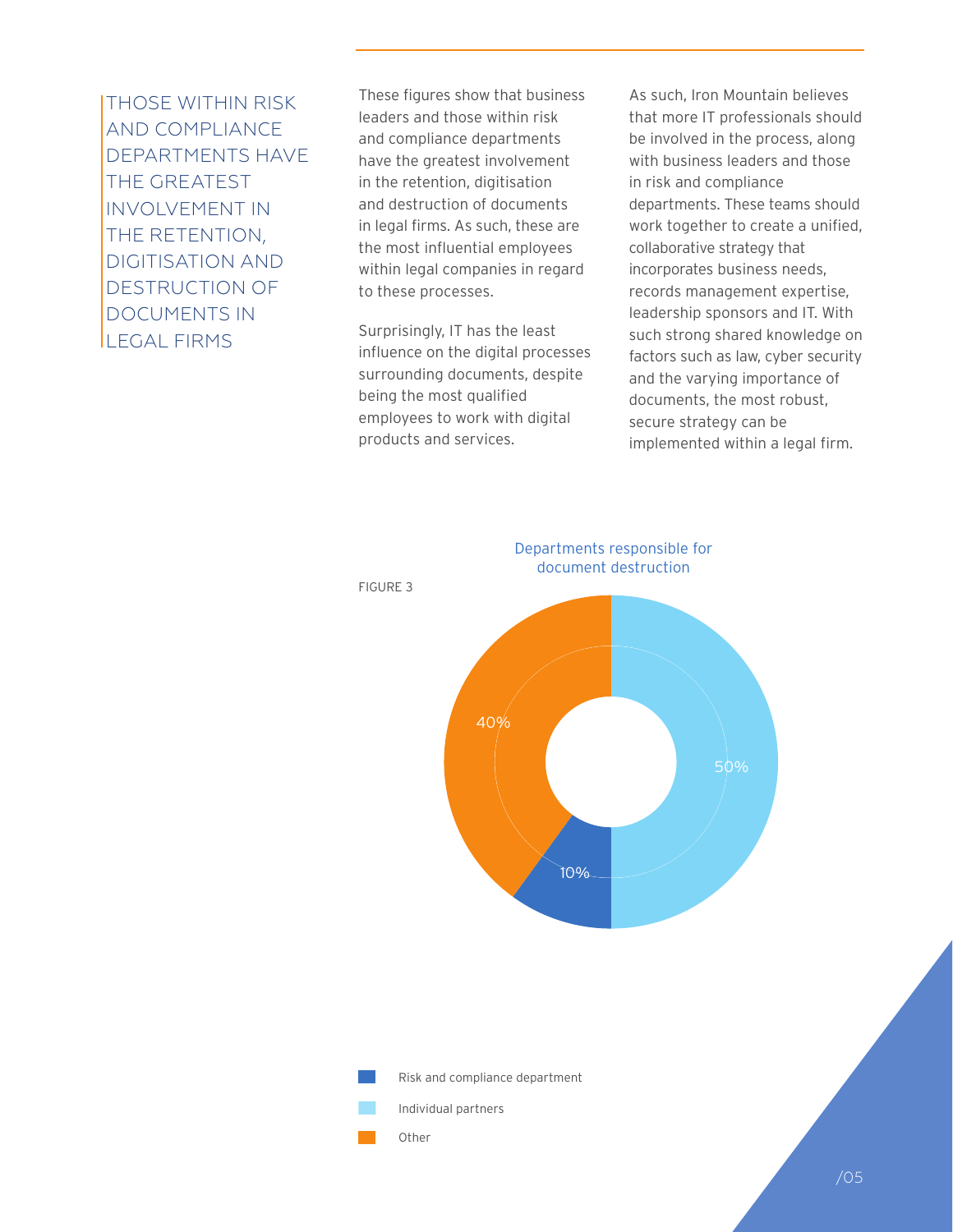## HOW TRANSPARENT ARE THE RULES?

### HOW TRANSPARENT ARE THE RULES WITHIN A LEGAL COMPANY, AND HOW MANY OF THESE COMPANIES UNDERSTAND THEIR RESPONSIBILITIES?

Iron Mountain asked several questions regarding the transparency of rules within companies, as well as the level of knowledge about the shared responsibilities across these organisations. For the following statements, there was found to be a high level of agreement (where agreement is represented by an answer of either 'agree strongly' or 'agree slightly').

• Respondents understand the digitisation process that is in place within their organisations – 40% agreed strongly, 32% agreed slightly.

- Respondents also believe that there is a clear plan for which documents should immediately be made digital – 36% agreed strongly, 18% agreed slightly.
- Some respondents agree that their organisation has a roadmap for which documents should be digitised in the future – 32% agreed strongly, 24% agreed slightly.
- Most agreed strongly that there is consistency between the day-to-day management and retention of document - 52.9% agreed strongly, 15.7% agreed slightly.

When asked if their organisations' document retention policies were widely understood and applied consistently across all formats, e.g. electronic and paper? 80% said yes.

These figures indicate that there is a high level of awareness and sensitivity towards the document retention process within organisations in the UK. They also show that professionals have confidence in how the process is currently handled by their colleagues.



FIGURE 4

Your organisation has a roadmap for what documents should be digitised in the future

There is a clear plan for which documents should immediately be made digital

Everyone understands the digitisation process in place



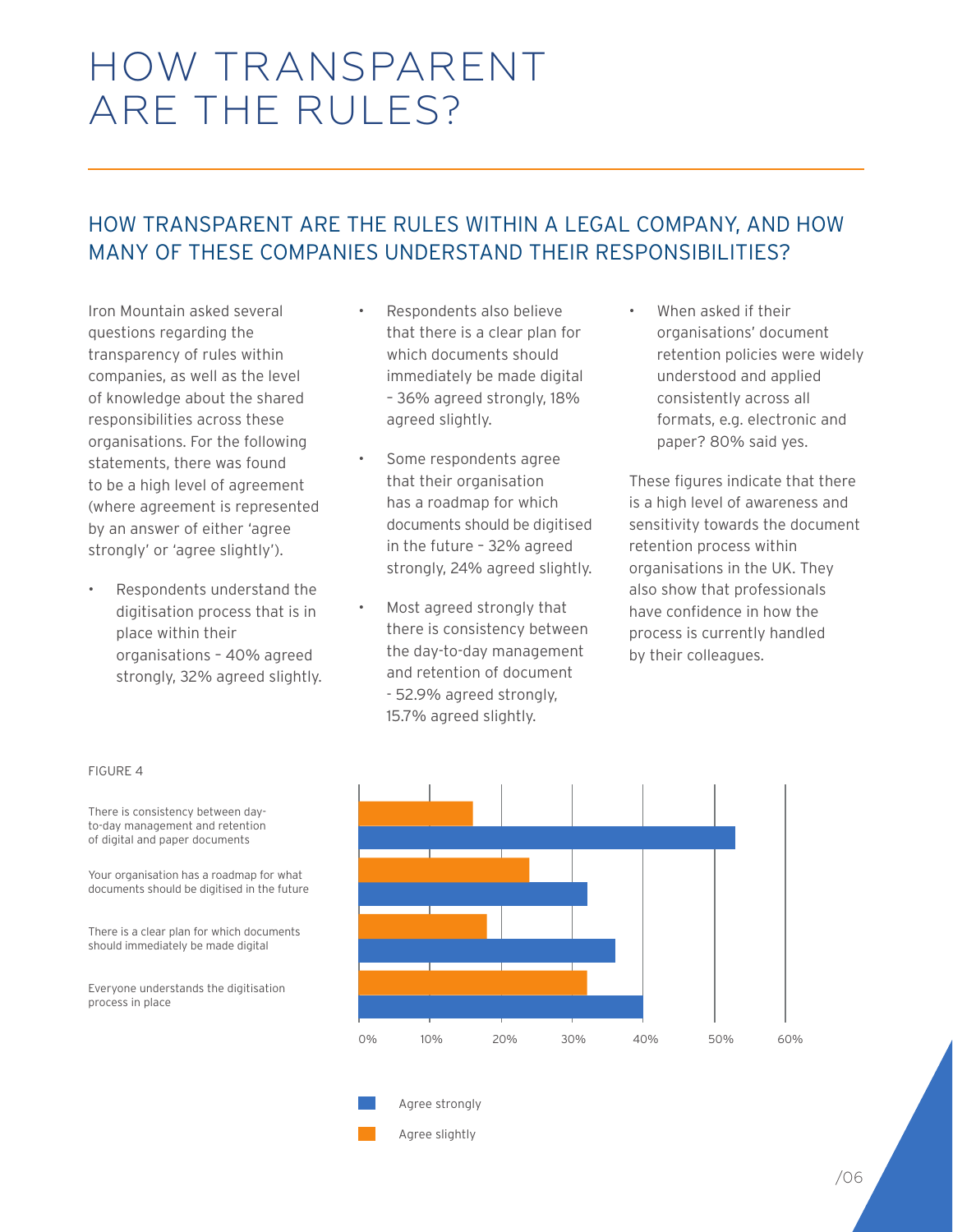96% OF PARTICIPANTS SAID THAT THEY DID KNOW HOW LONG THEIR OWN **ORGANISATION** WAS ALLOWED TO KEEP DOCUMENTS

However, there are still misunderstandings, inconsistencies and failings that need to be addressed and amended.

When asked if there is a lack of consistency, process and strategy when it comes to digitisation plans and policies – 18% agreed strongly, and 8% agreed slightly.

8% agreed strongly that employees struggled to understand the digitisation plans so make up their own rules, while 12% agreed slightly with this statement.

While these figures are not staggeringly high, 20% of a legal firm's employees making up their own rules is worrying when it comes to sensitive documents and cyber security. Furthermore, the following statements returned more worrying results:

Responsibility and accountability for paper-based and electronic documents falls in different departments – 38% agreed strongly, 18% agreed slightly with this statement.

16% agreed strongly that too much remains on paper, for which no-one is accountable, while 14% agreed slightly.

New research shows that approximately 28% of employees within IT and legal did not know how long their company was legally allowed to retain personal customer information subject to data protection laws. Despite this, however, it must be noted that of the group surveyed by Iron Mountain, an almost perfect 96% of participants said that they did know how long their own organisation was allowed to keep documents.

Despite the high numbers, there still needs to be a greater level of awareness on such matters within legal firms, particularly on the digitisation process. This can be achieved through education, but careful planning must be carried out to identify gaps and define goals. It is useful to have a digitisation roadmap in place.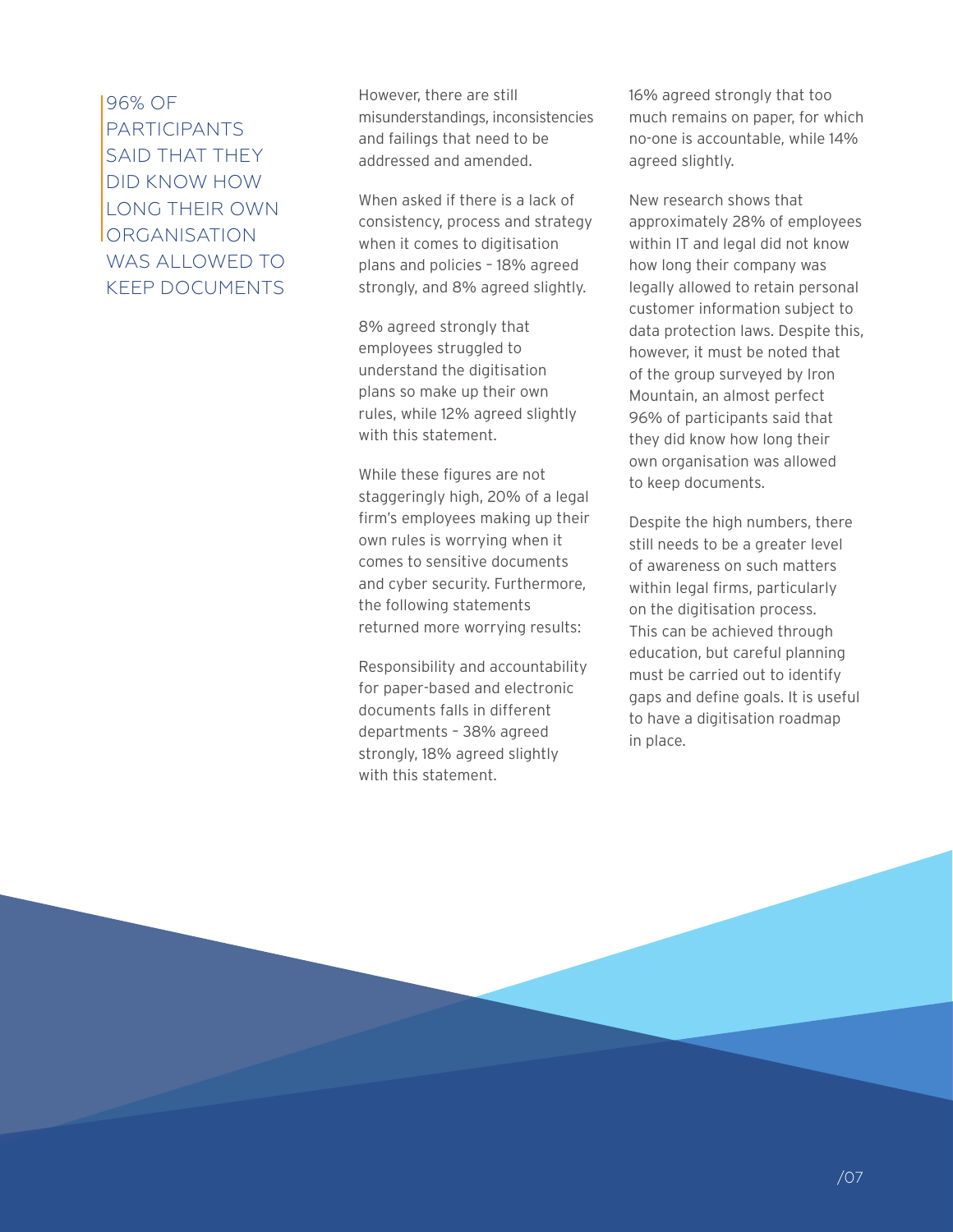### CONSTRUCTING A DIGITISATION ROADMAP

WHY DIGITISE? DIGITISING IS USEFUL BECAUSE IT SPEEDS UP THE INFORMATION PROCESS, KEEPS EVERYTHING STREAMLINED, REDUCES THE COST OF PHYSICAL STORAGE AND MAKES SHARING AND COLLABORATION MUCH EASIER.

Assess the situation, such as where your documents are currently located, how different departments handle their documents and what technology you have in place to help digitise.

Define your goals and decide exactly why and how you want to digitise your documents.

Examine manual and paperintensive processes by finding out where using manual paper storage is costly for your business.

Prioritise by deciding how important each document is.

Make the business case by convincing everyone involved of the benefits, from the IT department through to finance, compliance and even shareholders.

Plan and evaluate your steps moving forward. Explore how having one streamlined process could positively impact your business.

#### 1. ASSESS THE **SITUATION**

Where are documents located? How are they handled? What technology is used?

#### 2. DEFINE YOUR GOALS

Why and how are you digitising?

#### 3. EXAMINE PROCESSES

Where is using manual paper storage costly for your business?

### 4. PRIORITISE

How important is each document?

### 5. MAKE THE **CASE**

Convince everyone involved of the benefits of digitisation.

### 6. PLAN AND EVALUATE

How could having one streamlined process positively impact your business?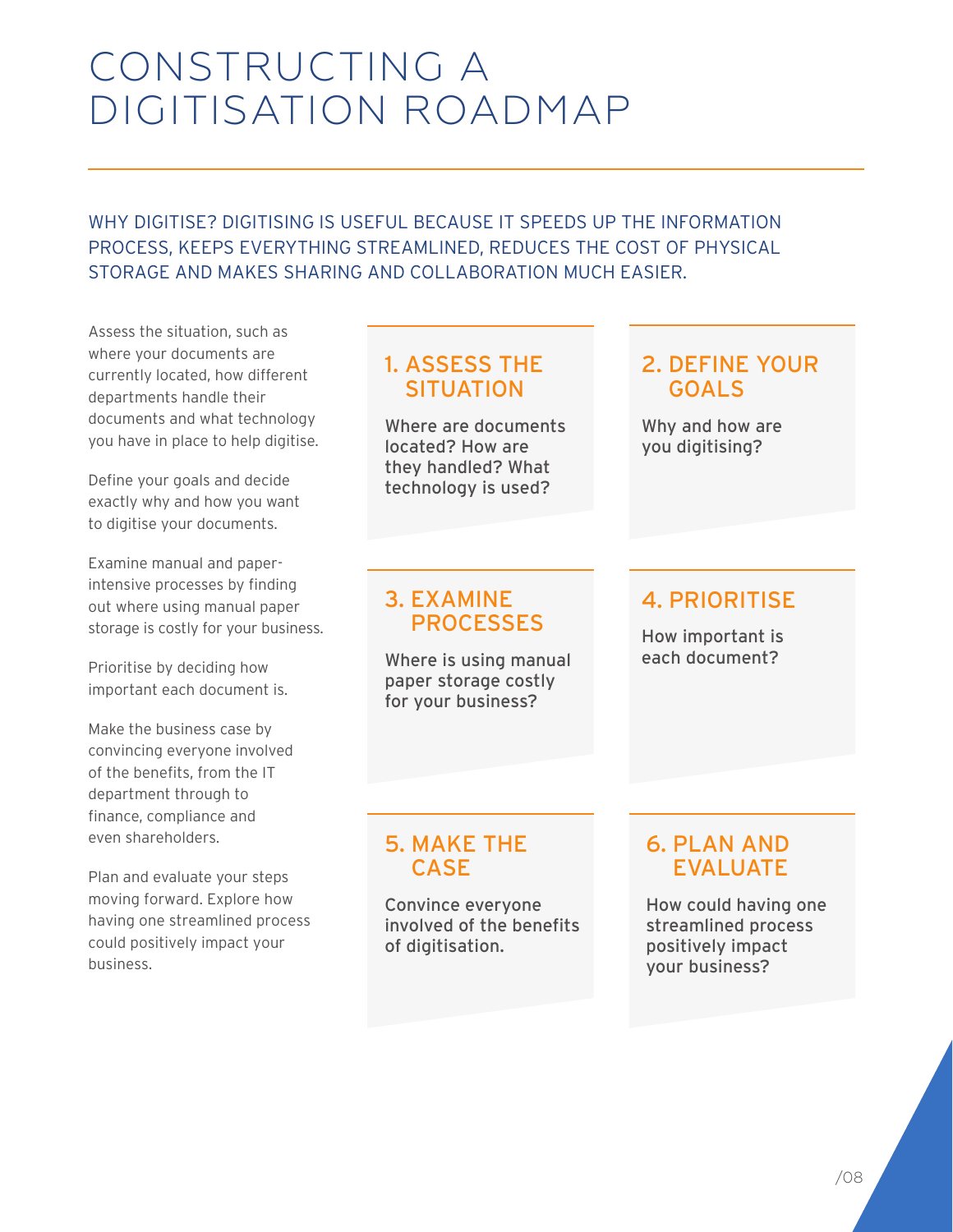#### HOW AWARE ARE LEGAL SECTOR PROFESSIONALS OF THE IMPACTS OF GLOBAL LEGISLATION?

In recent years the world has become increasingly digitalised. Meanwhile globalisation – the process by which the world is become more and more interconnected – is rapidly spreading. While this is immensely beneficial for cross-collaboration between countries, increased levels of trade and the breaking down of the many barriers that are in place, various countries have differing laws, regulations and cultures that legal firms within the UK must understand, accept and work with.

Overseas markets are becoming an important source for growth, so lawyers must be able to easily and securely access and store documents across multiple locations. Iron Mountain posed the following statements to its survey group:

FIGURE 5

- Do you know how long a law firm is legally allowed to retain documents in the UK?
- Do you know how long a law firm is legally allowed to retain documents in the EU?
- Do you know how long a law firm is legally allowed to retain documents elsewhere in the world?

70% answered yes when it came to the UK, but only 14% and 2% answered yes when it came to the EU and the rest of the world, respectively (figure 5). These are staggeringly low figures. With such contrasts between the numbers, it raises the question of just how a large number of legal firms can do business effectively – or indeed legally – outside of the country.



#### Do you know how long a law firm is legally allowed to retain documents?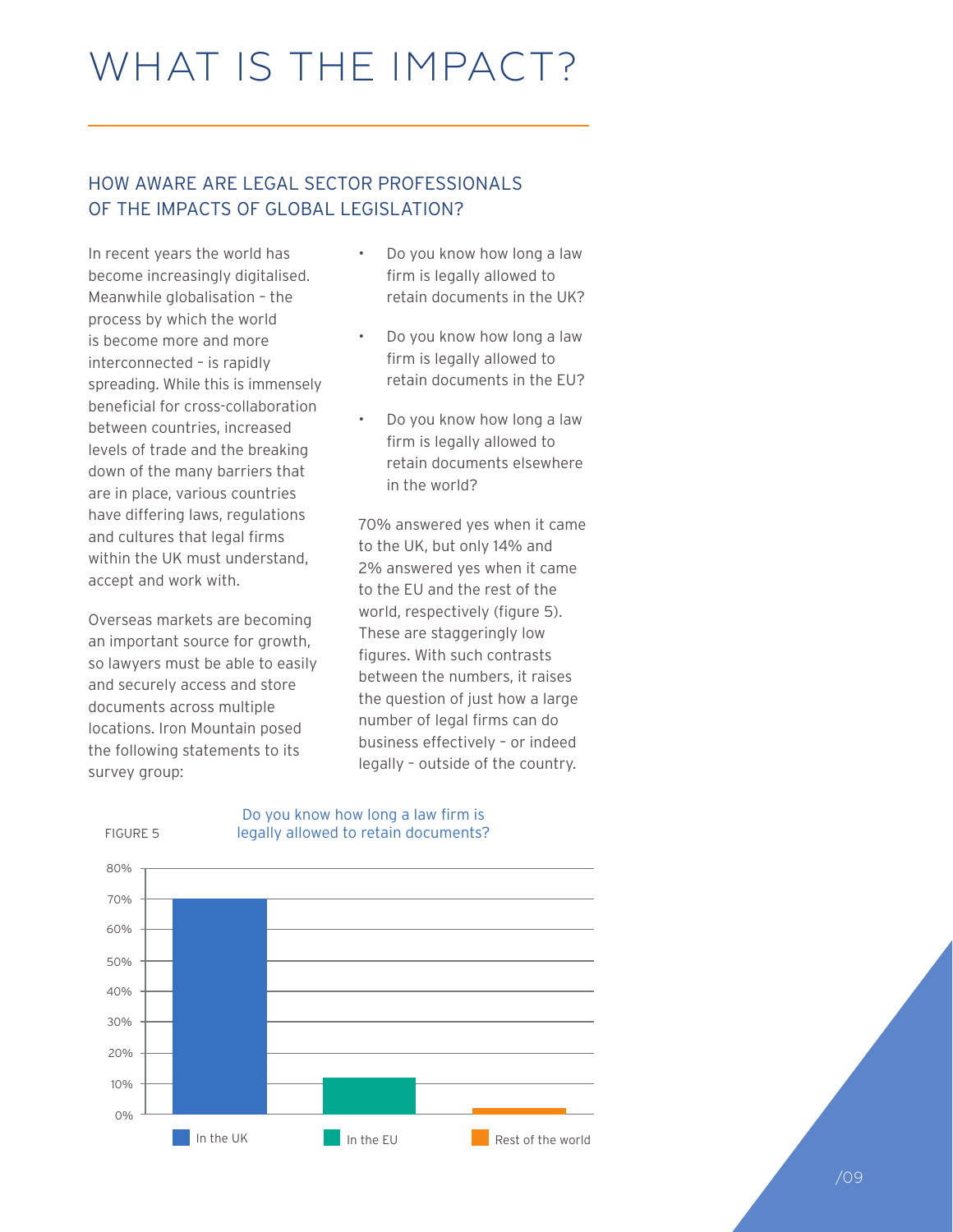Further to the above three questions, 30% either agreed strongly or slightly that they did not believe that countries outside the EU would treat UK legal documents with the same security that the UK does.

Website Benefits found that when it came to lawyers benefiting from consistent processes and security standards, lawyers had extremely high levels of confidence in the UK, whereas 86% were unsure of what processes were in place in the EU, and 99% were not confident that countries outside the EU met global standards.

There is clearly a significant level of disparity among UK firms, EU firms and those outside of the EU, and with the increasing levels of globalisation it is important that guidelines are both in place and followed rigorously to facilitate this greater interconnectivity and ensure consistency across markets.

It's important to protect data when undertaking any legal form of practice in the UK or abroad. Recent research, undertaken by Opinion Matters<sup>2</sup> for Iron Mountain, questioned 4,006 legal workers in mid-market companies and

found that 15% of respondents believed that protecting data in the face of increasing complexity is not a priority.

While this is not an overwhelmingly high figure, it is still worrying, especially given that the rate of globalisation is only going to increase over the coming years. A lack of knowledge or respect for global data laws can be very costly to business. As an example, Facebook was fined 250,000 euros a day for breaching Belgium's privacy laws.



#### Opinions surrounding processes and security standards for legal documents outside the UK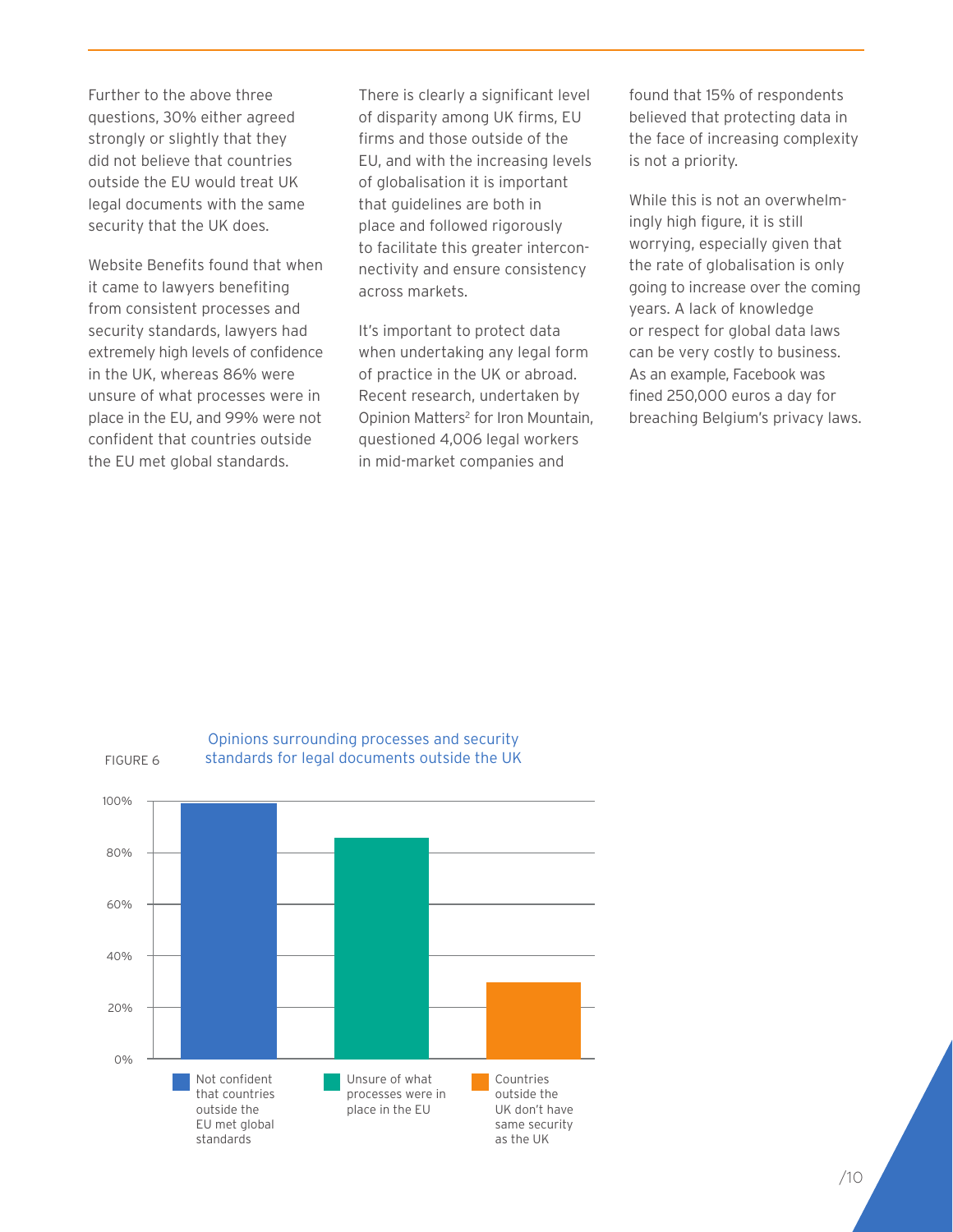## EU REGULATIONS

#### EU GENERAL DATA PROTECTION REGULATION (GDPR)

In 2018 the GDPR comes into effect, which is an EU-wide legislation that will affect how organisations store and retain their documents, regardless of whether this is in paper or electronic form. Its aim is to protect the rights of European citizens, as there is increasing concerns among the population about what is happening to their personal data, particularly given that there have been notable data breaches in places across the globe.

Companies that do not comply risk severe fines, so it's recommended that firms begin preparing for this change now if they haven't already done so. Iron Mountain has estimated that such fines for a FTSE 100 company, for example, would be 20 million euros. Despite this, a fifth of businesses across the EU are unaware of how the new GDPR legislation will affect them.

If companies haven't done so already, it's recommended that they construct a data map of all of their physical and digital information, including personal data, so that they can consistently and easily assess and deal with the risks related to this data.

> A FIFTH OF **BUSINESSES** ACROSS THE EU ARE UNAWARE OF HOW THE NEW GDPR LEGISLATION WILL AFFECT THEM

Not only do firms need to know where their data is, but they also need to know exactly what they can do with it and how long they can – or indeed should – keep it. Ensuring that retention records are up to date will give firms the confidence that any documents they have are destroyed within the appropriate timeframes.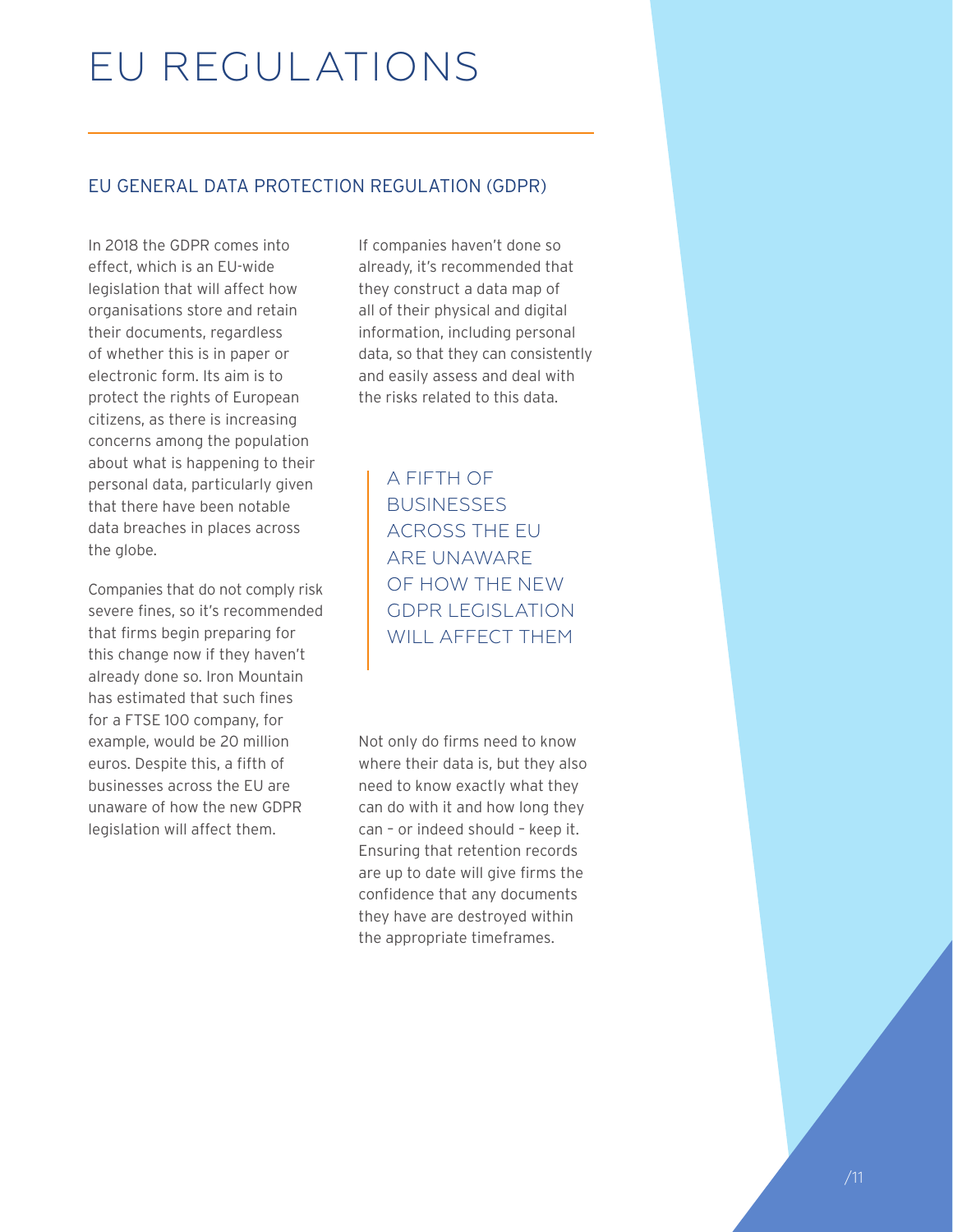### CONCLUSIONS AND SUMMARY

Overall, legal firms appear to be aware of the document retention processes and practices within their organisation, and employees themselves seem to be knowledgeable of the various factors in play.

However, it is clear that there is not yet a high enough standard of streamlined processes among organisations, with different departments having their own practices and, therefore, potential failings. There needs to be a much greater level of collaboration across all departments, from IT professionals to CEOs, to ensure that a single, robust document retention, digitisation and destruction process is maintained. Alongside this, employees need to be educated on foreign practices when it comes to document retention, and the same level of streamlined collaboration needs to be undertaken across firms, regardless of international borders. This must happen not only so there is trust between UK and foreign legal firms, but also so that there is strong and consistent protection of digital data.